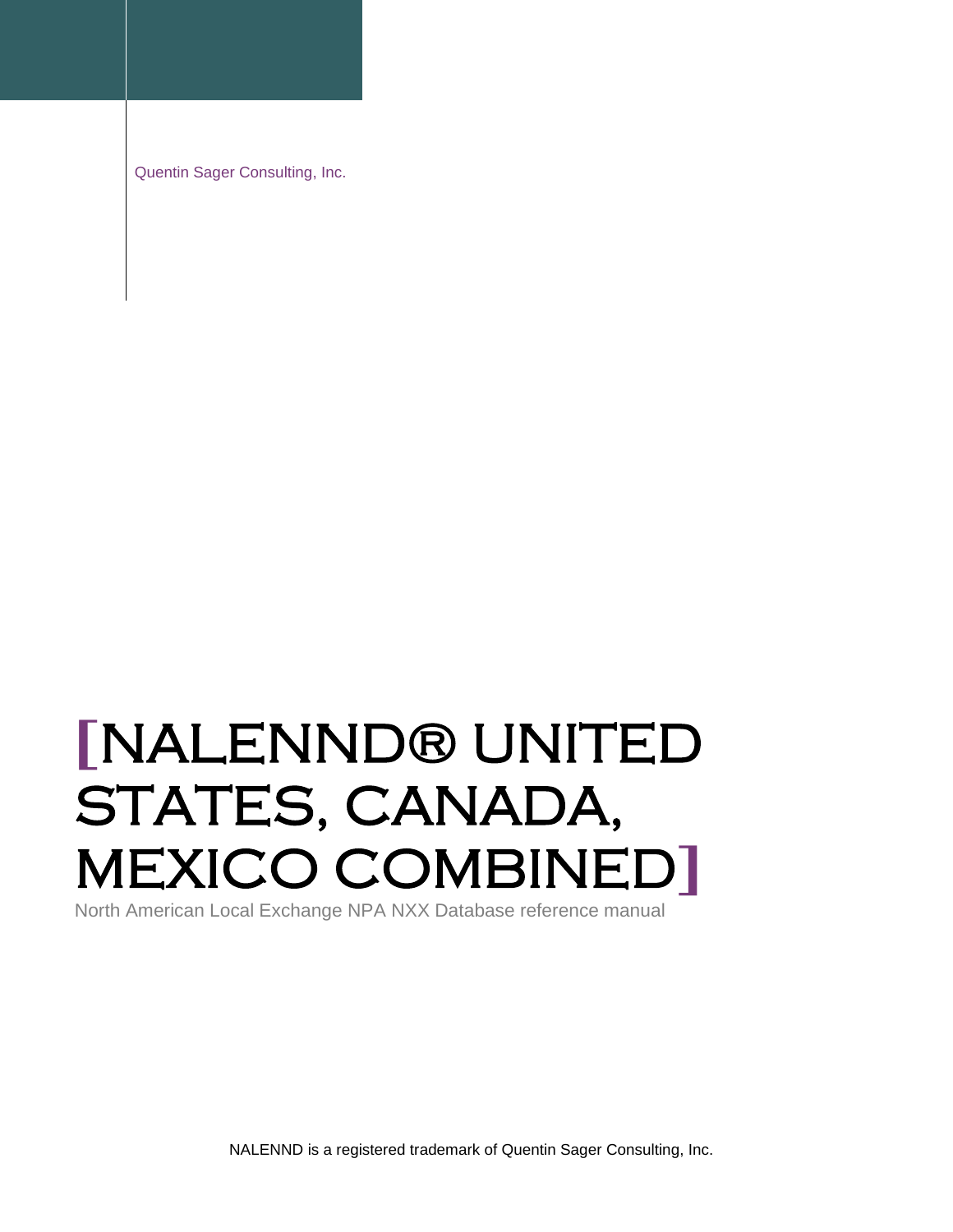This document contains the data set and file specifications for the NALENND® United States, Canada, Mexico Combined Edition database. These specifications are subject to change without notice. The data it describes is furnished under a license agreement, and may be used or copied only in accordance with the terms of the license agreement.

NALENND® United States, Canada, Mexico Combined Edition Reference Manual Revised: October 14, 2020

#### Published by: **Quentin Sager Consulting, Inc. 1589 South Wallace Point Crystal River, FL 34429**

Copyright © 2020 Quentin Sager Consulting, Inc. All rights reserved.

No part of this publication may be reproduced in any form, in an electronic retrieval system or otherwise, without the prior written permission of Quentin Sager Consulting, Inc.

#### **Disclaimer and Limitation of Liability**

The information provided in this document is directed solely to users who have the appropriate degree of experience to understand and interpret its contents in accordance with generally accepted engineering, industry, or other professional standards and applicable regulations.

NO REPRESENTATION OR WARRANTY IS MADE THAT THE INFORMATION IS TECHNICALLY ACCURATE OR SUFFICIENT OR CONFORMS TO ANY STATUTE, GOVERNMENTAL RULE OR REGULATION, AND FURTHER NO REPRESENTATION OR WARRANTY IS MADE OF MERCHANTABILITY OR FITNESS FOR ANY PARTICULAR PURPOSE OR AGAINST INFRINGEMENT OF INTELLECTUAL PROPERTY RIGHTS. QUENTIN SAGER CONSULTING SHALL NOT BE LIABLE, BEYOND THE AMOUNT OF ANY SUM RECEIVED IN PAYMENT BY QUENTIN SAGER CONSULTING FOR THIS DOCUMENT, WITH RESPECT TO ANY CLAIM, AND IN NO EVENT SHALL QUENTIN SAGER CONSULTING BE LIABLE FOR LOST PROFITS OR OTHER INCIDENTAL OR CONSEQUENTIAL DAMAGES. QUENTIN SAGER CONSULTING EXPRESSLY ADVISES THAT ANY AND ALL USE OF OR RELIANCE UPON THE INFORMATION PROVIDED IN THIS DOCUMENT IS AT THE RISK OF THE USER.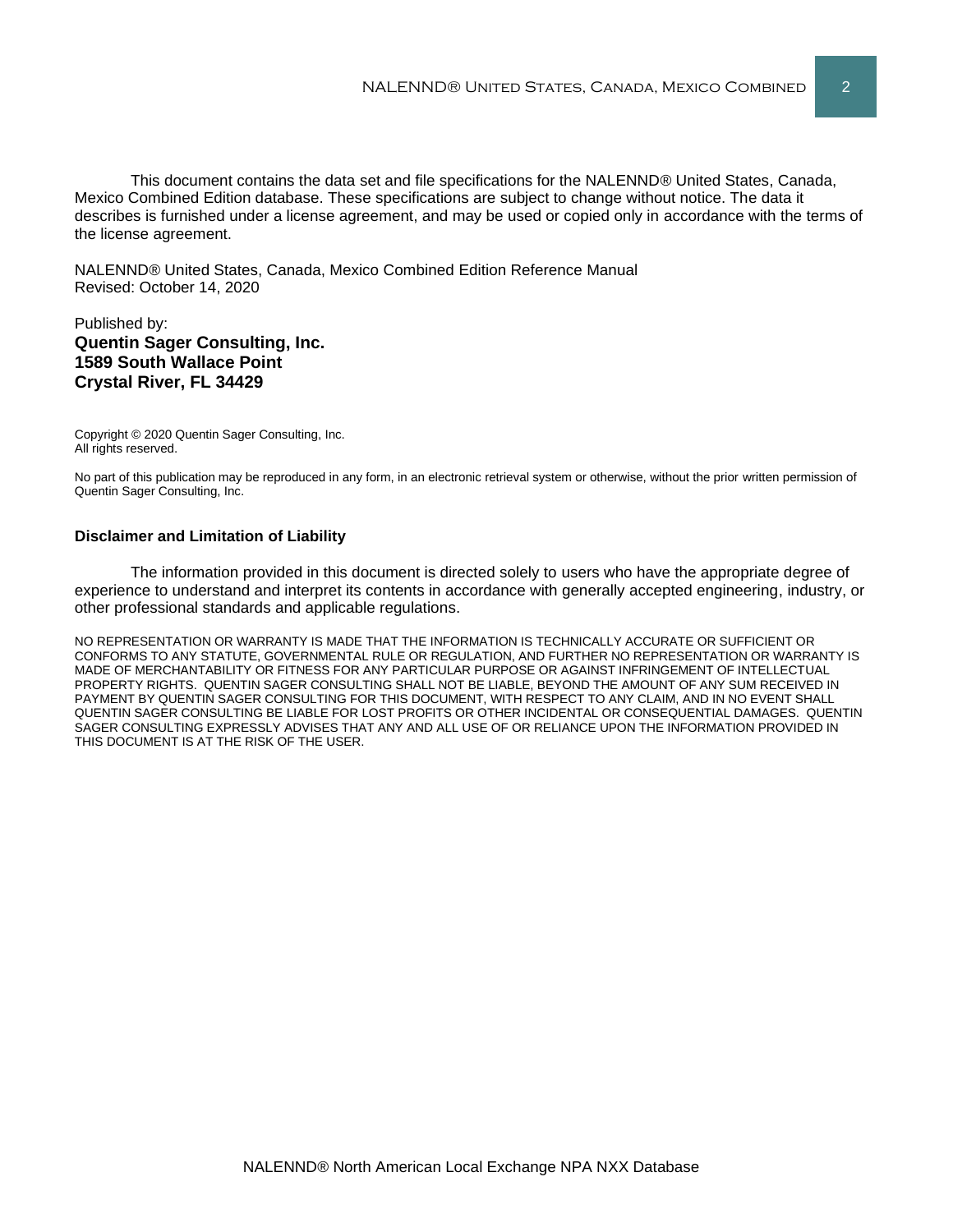# General Information

The NALENND® United States, Canada, Mexico Combined database provides a uniform presentation of the telephone numbering plans and exchange areas for those countries participating in the *North American Numbering Plan* and *Mexico*.

Counties participating in the *North American Numbering Plan (NANP)* include the United States and its territories, Canada, Bermuda, Anguilla, Antigua & Barbuda, the Bahamas, Barbados, the British Virgin Islands, the Cayman Islands, Dominica, the Dominican Republic, Grenada, Jamaica, Montserrat, Sint Maarten, St. Kitts and Nevis, St. Lucia, St. Vincent and the Grenadines, Trinidad and Tobago, and Turks & Caicos.

NANP numbers are ten-digit numbers consisting of a three-digit Numbering Plan Area (NPA) code, commonly called an area code, followed by a seven-digit local number. The format is usually represented as

| Country Code (CC) | Area Code / NPA | Exchange / Prefix | Subscriber number                                           |
|-------------------|-----------------|-------------------|-------------------------------------------------------------|
|                   | NXX             | NXX               | X <sub>1</sub> X <sub>2</sub> X <sub>3</sub> X <sub>4</sub> |

where N is any digit from 2 through 9 and X is any digit from 0 through 9.

Like the NANP telephone numbers in Mexico are ten-digit numbers and consist of a two or three-digit Regional Identification Number followed by a seven or eight-digit local number. The format is usually represented as

| Country Code (CC) | Area Code / RIN<br>(National Destination<br>Code - NDC) | Local number<br>(SN – subscriber number)        |
|-------------------|---------------------------------------------------------|-------------------------------------------------|
| 52                | $(A \ B)$ $(*)$                                         | $X_1$ $X_2$ $X_3$ $X_4$ $X_5$ $X_6$ $X_7$ $X_8$ |
| 52                | $(A B C)$ <sup>(**)</sup>                               | $X_1$ $X_2$ $X_3$ $X_4$ $X_5$ $X_6$ $X_7$       |

 $\binom{r}{r}$  Two digit area codes for cities with a high telephone density. Mexico City, Guadalajara and Monterrey.<br> $\binom{r}{r}$  Three digit area codes for other cities and localities of the country. Three digit area codes for other cities and localities of the country.

# FILE FORMAT

Each table *(file)* in the NALENND® database is delivered in flat, delimited text file format (commonly referred to as comma-separated-value or CSV format). The NALENND® database is easily imported to and accessed through most contemporary database engines including (but not limited to) MySQL, PostgreSQL, SQLite, Oracle, IBM DB2, Microsoft SQL Server, Microsoft Access, or similar tool.

The data can be imported as either US-ASCII or Unicode UTF-8 text. For each file in the NALENND® database; the first row contains field names (column headers), fields are terminated by a single comma "," character, fields are optionally enclosed using a double quote character, and lines (rows) are terminated with a two character carriage return line feed  $(CR + LF)$  sequence.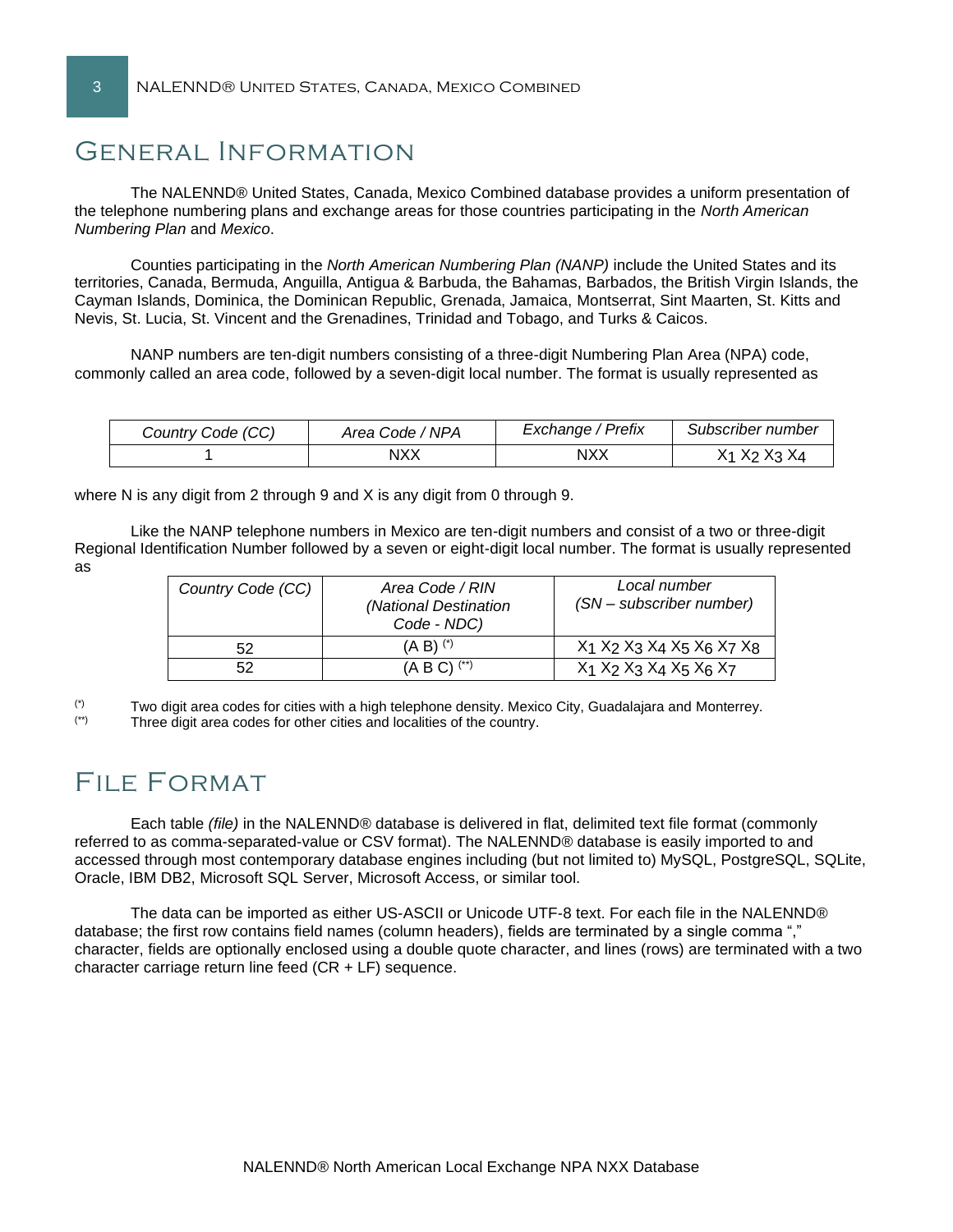# Record Layouts and Field Descriptions

## **FILE: nalennd\_uscamx.csv**

| <b>Field</b>   | <b>Description</b>                                                                                                                                                                                                                                                                                                                                                       |  |
|----------------|--------------------------------------------------------------------------------------------------------------------------------------------------------------------------------------------------------------------------------------------------------------------------------------------------------------------------------------------------------------------------|--|
| cc             | International Telephone Union ITU-T Recommendation E.164 numeric country code.<br>Commonly referred to as IDD (International Direct Dialing) or ISD (International<br>Subscriber Dialing) code, this code is the combination of one, two or three digits<br>identifying a specific country, countries in an integrated numbering plan, or a specific<br>geographic area. |  |
| <b>NPA</b>     | Commonly referred to as Area Code or National Destination Code; for United States<br>and Canadian entries this field represents the North American Numbering Plan Area<br>(NPA) Code, for Mexico this field represents the Region Identification Number (NIR).<br>For those countries participating in the North American Numbering Plan, country code 1,                |  |
|                | NPA is always 3-digits; for Mexico, country code 52, NPA is 2-digits for metropolitan<br>areas Mexico City, Guadalajara and Monterrey for all other areas NPA is 3-digits.                                                                                                                                                                                               |  |
| <b>NXX</b>     | This 3 or 4-digit field further defines specific geographic service areas or service type<br>within a particular Area Code.                                                                                                                                                                                                                                              |  |
|                | Commonly called the telephone exchange or prefix code, within the North American<br>Numbering Plan it is also referred to as the Central Office Code.                                                                                                                                                                                                                    |  |
| Line_From      | The first 4-digits identifying the starting number in the block of numbers served by the<br>particular carrier, service type or switching entity associated with the NPA NXX.                                                                                                                                                                                            |  |
| Line_To        | The last 4-digits identifying the ending number in the block of numbers served by the<br>particular carrier, service type or switching entity associated with the NPA NXX.                                                                                                                                                                                               |  |
| Line_Type      | Line or service type associated with the particular telephone exchange or number<br>range. Line type identification is based on original carrier assignments within their<br>particular numbering plan.                                                                                                                                                                  |  |
|                | G - Geographic land line or fixed service, includes POTS, WLL etc.                                                                                                                                                                                                                                                                                                       |  |
|                | V - VoIP or location independent fixed land line<br>M - Mobile, includes cellular, PCS, GSM, etc.                                                                                                                                                                                                                                                                        |  |
|                | $F$ – Toll free also known as Freephone                                                                                                                                                                                                                                                                                                                                  |  |
|                | S - Special (premium service, data, internet access, etc. which all incur a higher<br>charge rate).                                                                                                                                                                                                                                                                      |  |
| <b>Carrier</b> | Name of telephone carrier providing service for the particular number range.                                                                                                                                                                                                                                                                                             |  |
| <b>Country</b> | 2-character ISO 3166 Country Code (ISO 3166-1:2006 2006) of the telephone<br>exchange location.                                                                                                                                                                                                                                                                          |  |
| <b>State</b>   | Postal abbreviation or code of the state, province, department, territory, or similar<br>division within the country associated with the telephone exchange if any.                                                                                                                                                                                                      |  |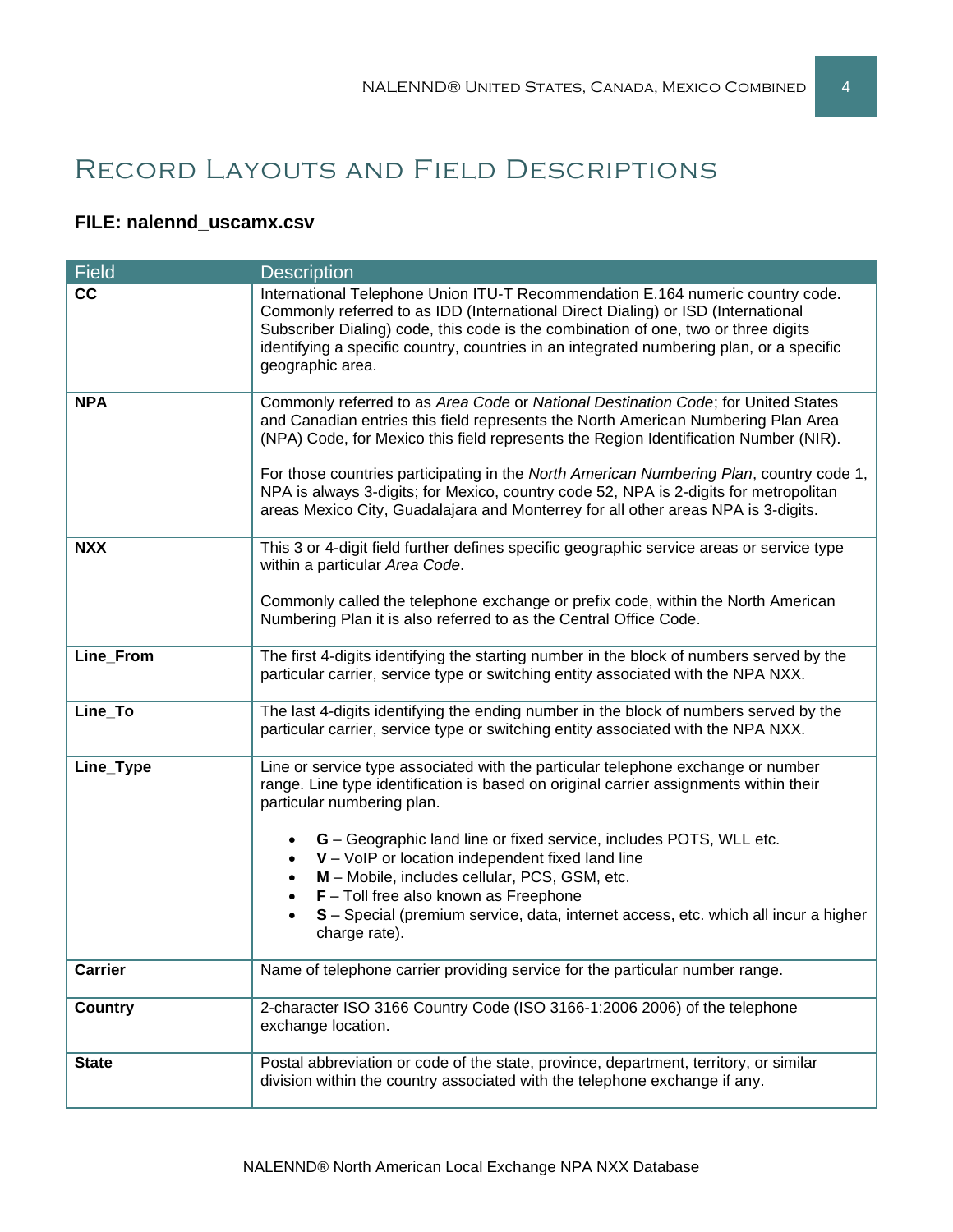|                 | If a standard national abbreviation does not exist for the region the value will be that<br>specified in International Standard ISO 3166-2:2007 Codes for the representation of<br>names of countries and their subdivisions.                                                                                       |  |  |
|-----------------|---------------------------------------------------------------------------------------------------------------------------------------------------------------------------------------------------------------------------------------------------------------------------------------------------------------------|--|--|
| Location        | The city, town, village, community, zone or similar name identifying the telephone<br>exchange service type or area.                                                                                                                                                                                                |  |  |
| <b>TimeZone</b> | Internet Assigned Numbers Authority (IANA) time zone database time zone identifier or<br>name for the Rate Center geographic location.<br>The IANA time zone database is also referred to as the tz database, the zoneinfo<br>database, and the Olson database.                                                     |  |  |
| <b>UTC</b>      | Coordinated Universal Time (UTC) offset for the telephone exchange geographic<br>location. Format is +\-HH:MM.                                                                                                                                                                                                      |  |  |
| <b>DST</b>      | Daylight Savings Time recognized flag.<br>$Y$ – Daylight savings time is recognized.<br>$N -$ Daylight savings time is not recognized.<br>X - Daylight savings time not applicable. This applies to certain NPA NXX<br>combinations where there is no specific geographic location associated with the<br>exchange. |  |  |
| Latitude        | Latitude in decimal degrees locating the general telephone exchange service area.                                                                                                                                                                                                                                   |  |  |
| Longitude       | Longitude in decimal degrees locating the general telephone exchange service area.                                                                                                                                                                                                                                  |  |  |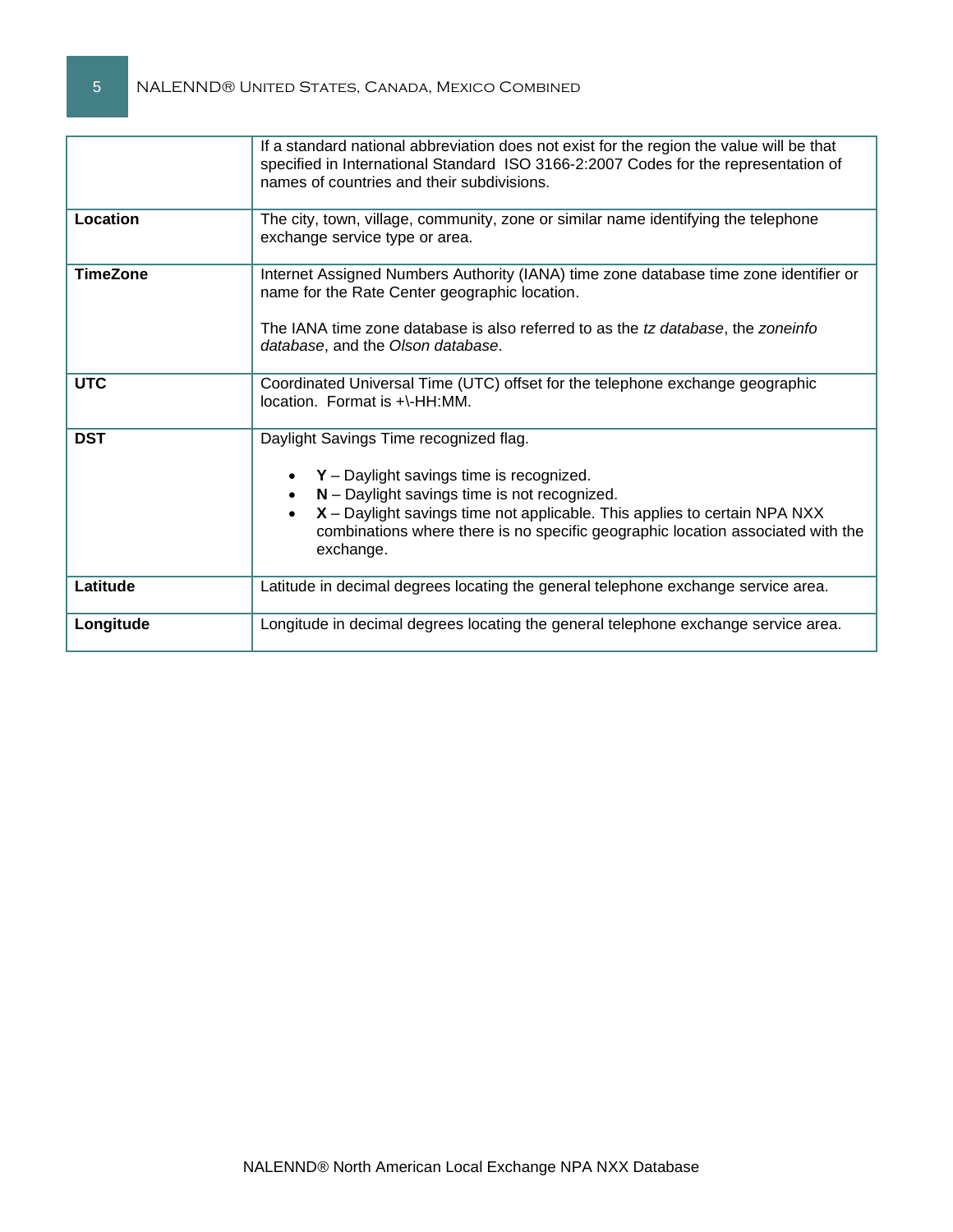# SQL Scripts and Schemas

## **MySQL**

CREATE DATABASE if not exists `nalennd uscamx`; USE `nalennd uscamx`; DROP TABLE IF EXISTS `npanxx`; CREATE TABLE `npanxx` ( `CC` char(3) NOT NULL, `NPA` char(3) NOT NULL, `NXX` char(4) NOT NULL, `Line From` char(4) NOT NULL, `Line To` char(4) NOT NULL, `Line\_Type` char(1) DEFAULT NULL, `Carrier` varchar(128) DEFAULT NULL, `Country` char(2) DEFAULT NULL, `State` varchar(5) DEFAULT NULL, `Location` varchar(128) DEFAULT NULL, `TimeZone` varchar(128) DEFAULT NULL, `UTC` char(6) DEFAULT NULL, `DST` char(1) DEFAULT NULL, `Latitude` double NOT NULL DEFAULT '0', `Longitude` double NOT NULL DEFAULT '0', PRIMARY KEY (`CC`, `NPA`, `NXX`, `Line From`), ) ENGINE=MyISAM DEFAULT CHARSET=utf8;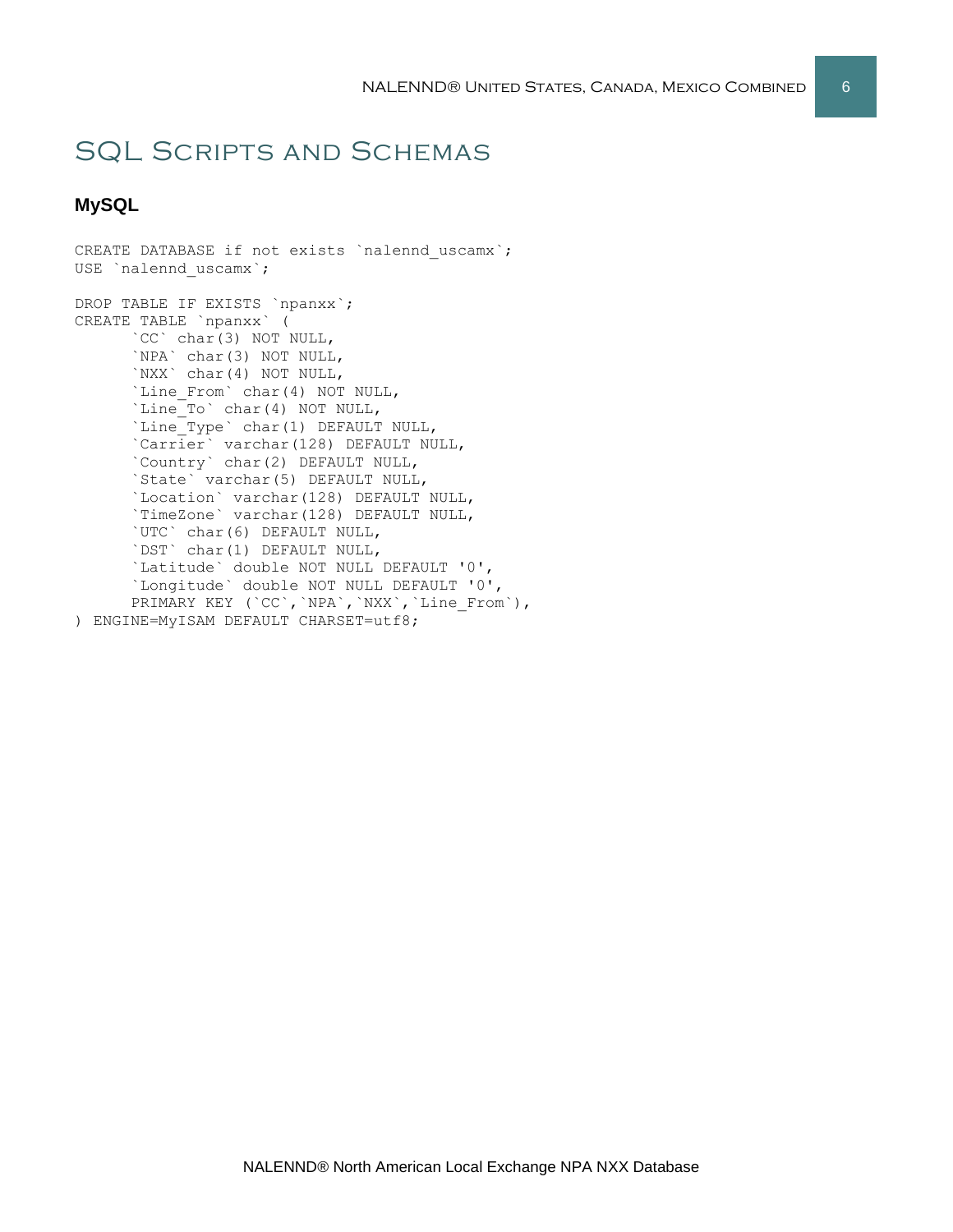#### **Microsoft SQL Server**

```
CREATE DATABASE [nalennd_uscamx] ON PRIMARY 
GO
USE [nalennd_uscamx]
GO
SET ANSI NULLS ON
GO
SET QUOTED IDENTIFIER ON
GO
SET ANSI_PADDING ON
GO
CREATE TABLE [dbo].[npanxx](
     [CC] [char](3) NOT NULL,
      [NPA] [char](3) NOT NULL,
      [NXX] [char](4) NOT NULL,
      [Line From] [char](1) NOT NULL,
      [Line To] [char](1) NOT NULL,
      [Line Type] [char](1) NULL,
      [Carrier] [varchar](128) NULL,
      [Country] [char](2) NULL,
      [State] [varchar](5) NULL,
      [Location] [varchar](128) NULL,
      [TimeZone] [varchar](128) NULL,
      [UTC] [char](6) NULL,
      [DST] [char](1) NULL,
      [Latitude] [float] NULL CONSTRAINT [DF npanxx LATITUDE] DEFAULT ((0)),
      [Longitude] [float] NULL CONSTRAINT [DF_npanxx_LONGITUDE] DEFAULT ((0)),
 CONSTRAINT [PK_npanxx] PRIMARY KEY CLUSTERED 
(
      [CC] ASC,
      [NPA] ASC,
      [NXX] ASC,
      [Line_From] ASC
)WITH (PAD \overline{INDEX} = OFF, STATISTICS NORECOMPUTE = OFF, IGNORE DUP KEY = OFF,
ALLOW_ROW_LOCKS = ON, ALLOW_PAGE_LOCKS = ON) ON [PRIMARY]
) ON [PRIMARY]
GO
```
SET ANSI\_PADDING OFF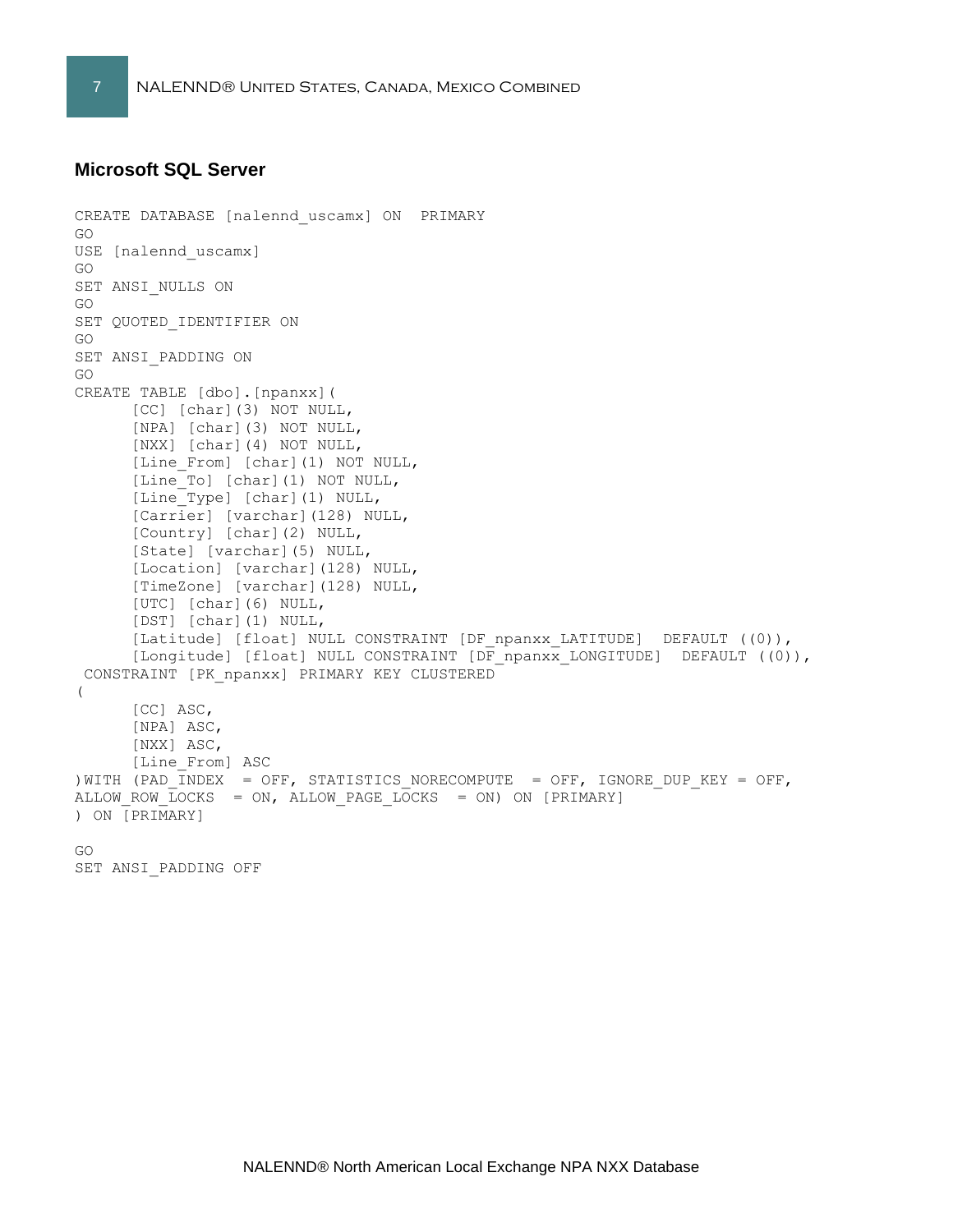### **ORACLE**

```
CREATE TABLE "npanxx" (
     "CC" CHAR(3) NOT NULL ENABLE, 
     "NPA" CHAR(3) NOT NULL ENABLE, 
      "NXX" CHAR(4) NOT NULL ENABLE, 
      "Line From" CHAR(4) NOT NULL ENABLE,
      "Line To" CHAR(4),
      "Line_Type" CHAR(1), 
      "Carrier" VARCHAR(128),
      "Country" CHAR(2),
      "State" VARCHAR(5), 
      "Location" VARCHAR(128), 
      "TimeZone" VARCHAR(128), 
      "UTC" CHAR(6), 
      "DST" CHAR(1), 
      "Latitude" NUMBER, 
      "Longitude" NUMBER, 
      CONSTRAINT "npanxx_PK" PRIMARY KEY ("CC", "NPA", "NXX", "Line_From") ENABLE
    );
```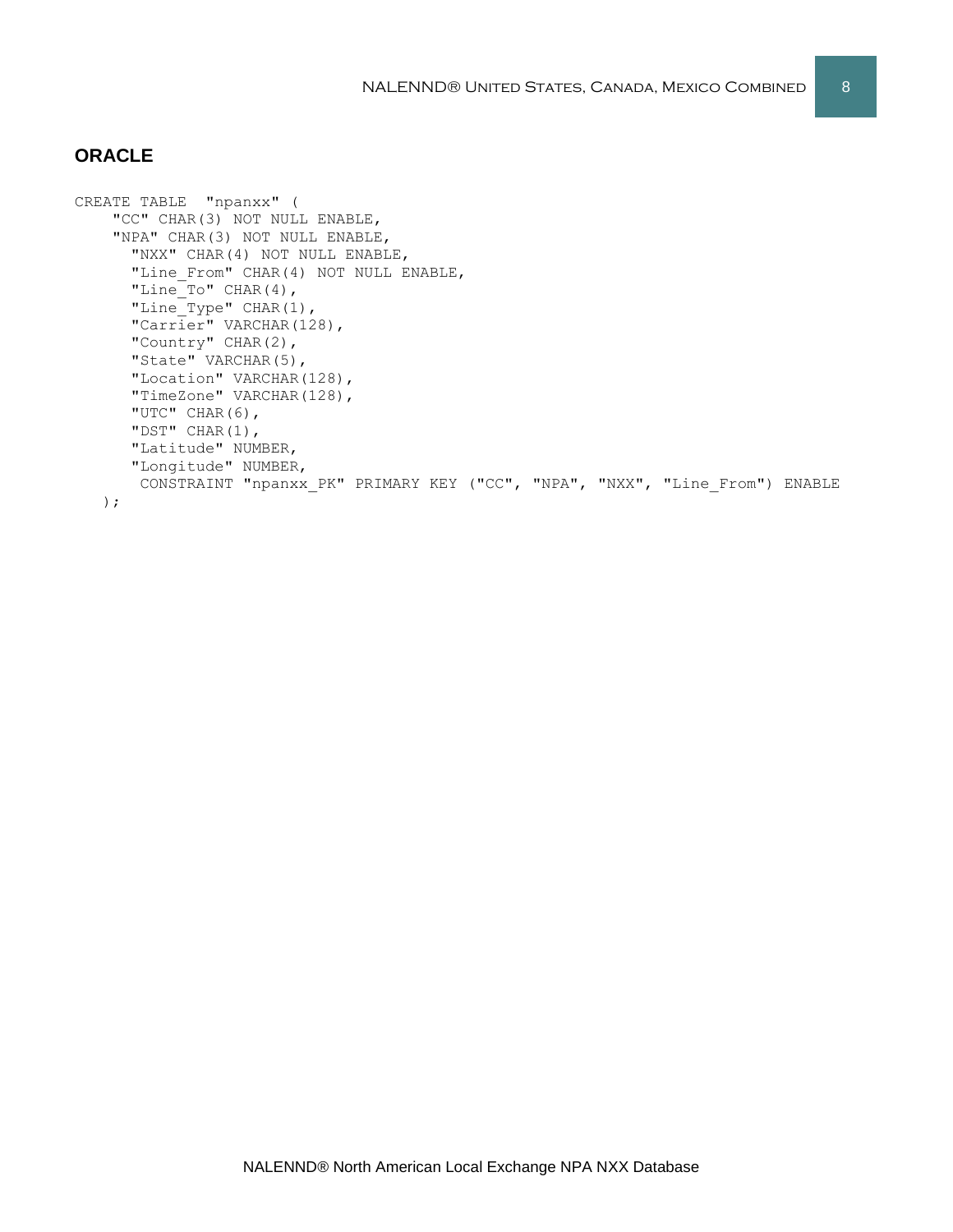## **Appendix A – State, province, and territory codes**

#### United States - States and territories

| AL<br>AK  | Alabama<br>Alaska                      | ΝJ<br><b>NM</b> | New Jersey<br>New Mexico              |
|-----------|----------------------------------------|-----------------|---------------------------------------|
| AΖ        | Arizona                                | NY.             | New York                              |
| AR        | Arkansas                               | <b>NC</b>       | North Carolina                        |
| CА<br>CO  | California<br>Colorado                 | ND.<br>OH.      | North Dakota<br>Ohio                  |
| <b>CT</b> | Connecticut                            | OK              | Oklahoma                              |
| DE        | Delaware                               | <b>OR</b>       |                                       |
| DC        | District of Columbia                   | PA              | Oregon<br>Pennsylvania                |
| FL.       | Florida                                | R <sub>l</sub>  | Rhode Island                          |
| GА        | Georgia                                | <b>SC</b>       | South Carolina                        |
| ΗI        | Hawaii                                 | <b>SD</b>       | South Dakota                          |
| ID        | Idaho                                  | <b>TN</b>       | Tennessee                             |
| IL.       | Illinois                               | <b>TX</b>       | Texas                                 |
| IN        | Indiana                                | UT              | Utah                                  |
| IA        | lowa                                   | VT              | Vermont                               |
| KS        | Kansas                                 | VA              | Virginia                              |
| KY        | Kentucky                               | <b>WA</b>       | Washington                            |
| LA        | Louisiana                              | <b>WV</b>       | West Virginia                         |
| МE        | Maine                                  | WI              | Wisconsin                             |
| <b>MD</b> | Maryland                               | <b>WY</b>       | Wyoming                               |
| МA        | <b>Massachusetts</b>                   | AS              | American Samoa <sup>1</sup>           |
| MI        | Michigan                               | <b>FM</b>       | Micronesia                            |
| MN.       | Minnesota                              | GU              | Guam                                  |
| <b>MS</b> | Mississippi                            | MН              | Marshall Islands                      |
| МO        | Missouri                               | <b>MP</b>       | Northern Mariana Islands <sup>2</sup> |
| МT        | Montana                                | <b>PW</b>       | Palau                                 |
| NE        | Nebraska                               | <b>PR</b>       | <b>Puerto Rico</b>                    |
| NV        | Nevada                                 | UM              | Minor Islands                         |
| NΗ        | New Hampshire                          | VI              | Virgin Islands                        |
|           | Canada - Provinces and territories     |                 |                                       |
| AВ        | Alberta                                | <b>NU</b>       | Nunavut <sup>3</sup>                  |
| <b>BC</b> | <b>British Columbia</b>                | ON              | Ontario                               |
| MВ        | Manitoba                               | PE.             | <b>Prince Edward Island</b>           |
| NB.       | New Brunswick                          | QC              | Quebec <sup>4</sup>                   |
| NL        | Newfoundland and Labrador <sup>5</sup> | <b>SK</b>       | Saskatchewan                          |
| NT        | <b>Northwest Territories</b>           | YT              | Yukon                                 |
| ΝS        | Nova Scotia                            |                 |                                       |
|           | <b>Mexico - States and territories</b> |                 |                                       |
| AGS       | <b>AGUASCALIENTES</b>                  | <b>MOR</b>      | <b>MORELOS</b>                        |
| ВC        | <b>BAJA CALIFORNIA</b>                 | NAY.            | NAYARIT                               |
|           |                                        |                 |                                       |

*1 COMMON LANGUAGE® abbreviation for American Samoa is AM*

*3 COMMON LANGUAGE® abbreviation for Nunavut is VU*

*4 COMMON LANGUAGE® abbreviation for Quebec is PQ*

*5 COMMON LANGUAGE® abbreviation for Newfoundland and Labrador is NF*

*<sup>2</sup> COMMON LANGUAGE® abbreviation for Northern Mariana Islands is NN*